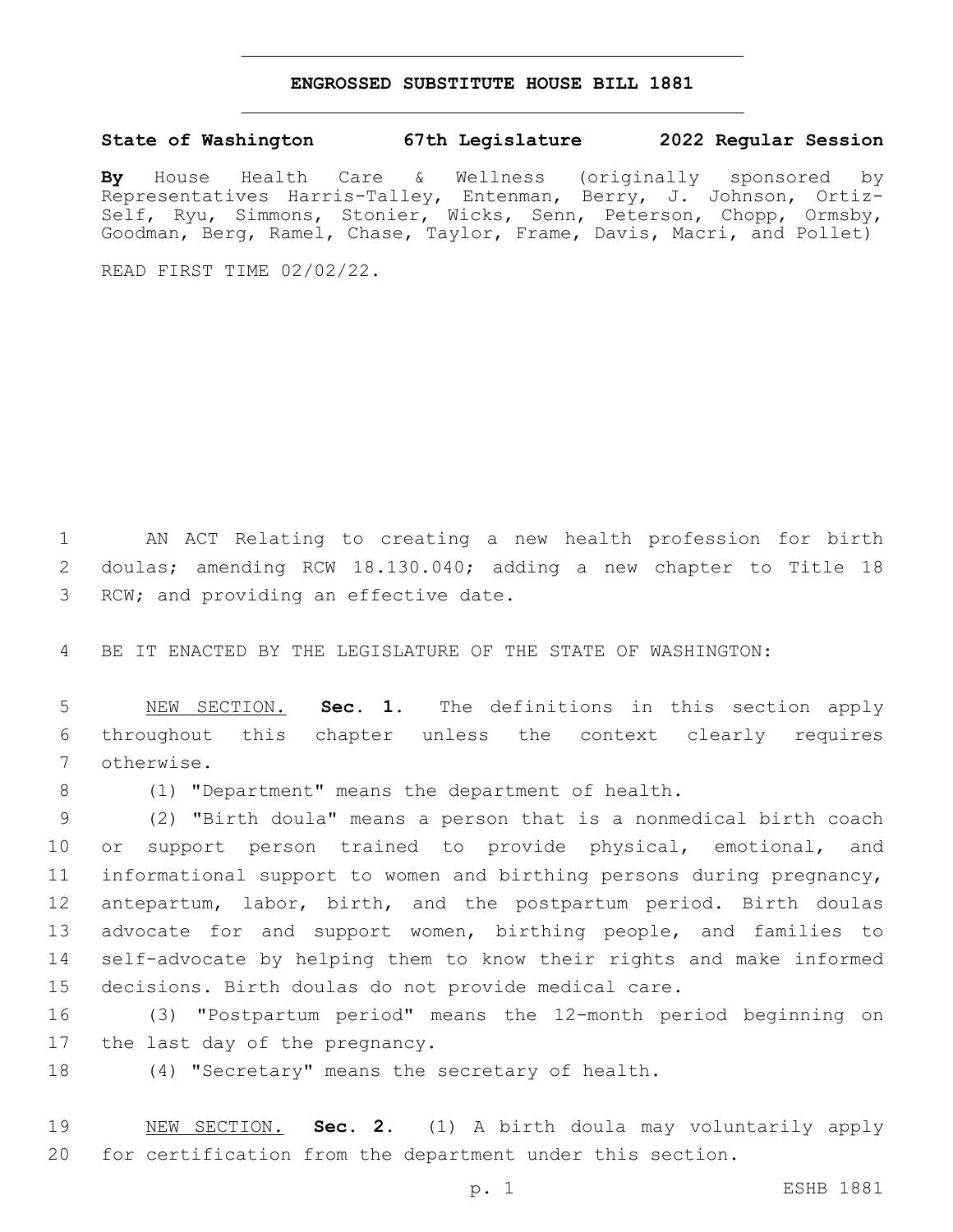(2) The department shall issue a certification to any applicant 2 who has met the following requirements:

 (a) Submitted a completed application as required by the 4 department;

 (b) Satisfactorily completed competencies that meet the 6 requirements established by the secretary;

 (c) Has not engaged in unprofessional conduct as defined in RCW 18.130.180;8

(d) Is not currently subject to any disciplinary proceedings; and

 (e) Paid a certification fee established by the secretary in 11 rule.

 (3) The uniform disciplinary act, chapter 18.130 RCW, governs the issuance and denial of certifications and the discipline of certified 14 birth doulas under this chapter.

NEW SECTION. **Sec. 3.** (1) The secretary shall:

 (a) In collaboration with community partners who advance equitable access to improve perinatal outcomes and care through holistic services for black and brown communities, adopt rules establishing the competency-based requirements that a birth doula must meet to obtain certification. The rules must establish processes that allow for applicants to meet the competency-based requirements 22 through the following pathways:

 (i) Successful completion of training and education programs 24 approved by the secretary; and

 (ii) Submission of proof of successful completion of culturally congruent ancestral practices, training, and education that the secretary must review and determine whether the training and 28 education meet the competency-based requirements;

 (b) Establish certification and renewal fees, administrative procedures, continuing education, administrative requirements, and forms necessary to implement this chapter in accordance with RCW 32 43.70.250 and 43.70.280;

 (c) Maintain a record of all applicants and certifications under 34 this chapter; and

 (d) Hire clerical, administrative, and investigative staff as 36 needed to implement and administer this chapter.

 (2) All fees collected under this chapter must be credited to the health professions account as required under RCW 43.70.320.

p. 2 ESHB 1881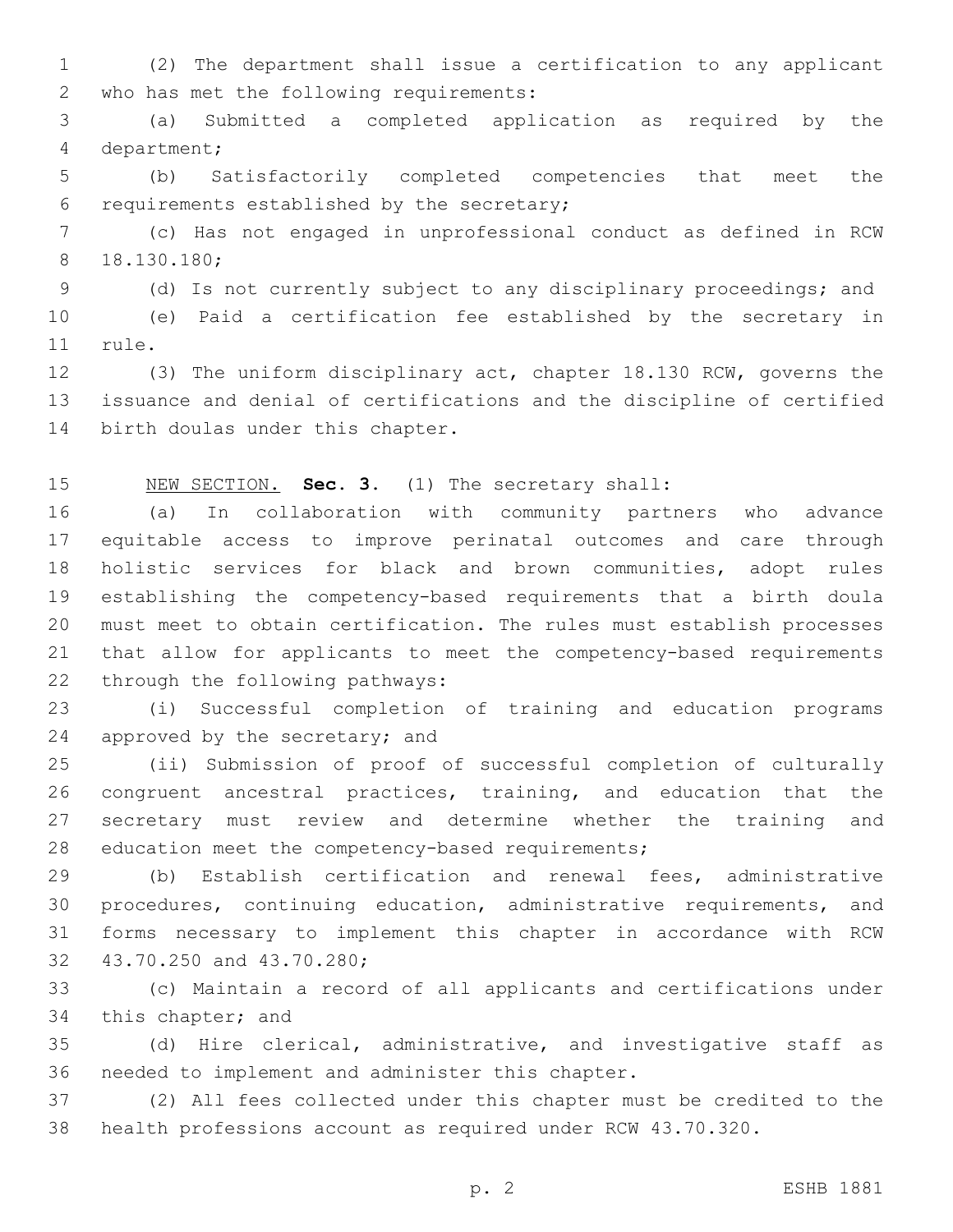NEW SECTION. **Sec. 4.** (1) Nothing in this chapter prohibits a person from practicing as a birth doula without obtaining certification under this chapter.

 (2) No person may use the title "state-certified birth doula" in connection with the person's name to indicate or imply, directly or indirectly, that the person is a state-certified birth doula without being certified in accordance with this chapter as a birth doula.

 **Sec. 5.** RCW 18.130.040 and 2021 c 179 s 7 are each amended to 9 read as follows:

 (1) This chapter applies only to the secretary and the boards and commissions having jurisdiction in relation to the professions licensed under the chapters specified in this section. This chapter does not apply to any business or profession not licensed under the 14 chapters specified in this section.

 (2)(a) The secretary has authority under this chapter in relation 16 to the following professions:

 (i) Dispensing opticians licensed and designated apprentices 18 under chapter 18.34 RCW;

(ii) Midwives licensed under chapter 18.50 RCW;

(iii) Ocularists licensed under chapter 18.55 RCW;

 (iv) Massage therapists and businesses licensed under chapter 22 18.108 RCW;

(v) Dental hygienists licensed under chapter 18.29 RCW;

 (vi) Acupuncturists or acupuncture and Eastern medicine 25 practitioners licensed under chapter 18.06 RCW;

 (vii) Radiologic technologists certified and X-ray technicians 27 registered under chapter 18.84 RCW;

 (viii) Respiratory care practitioners licensed under chapter 29 18.89 RCW;

 (ix) Hypnotherapists and agency affiliated counselors registered and advisors and counselors certified under chapter 18.19 RCW;

 (x) Persons licensed as mental health counselors, mental health counselor associates, marriage and family therapists, marriage and family therapist associates, social workers, social work associates— advanced, and social work associates—independent clinical under 36 chapter 18.225 RCW;

 (xi) Persons registered as nursing pool operators under chapter 38 18.52C RCW;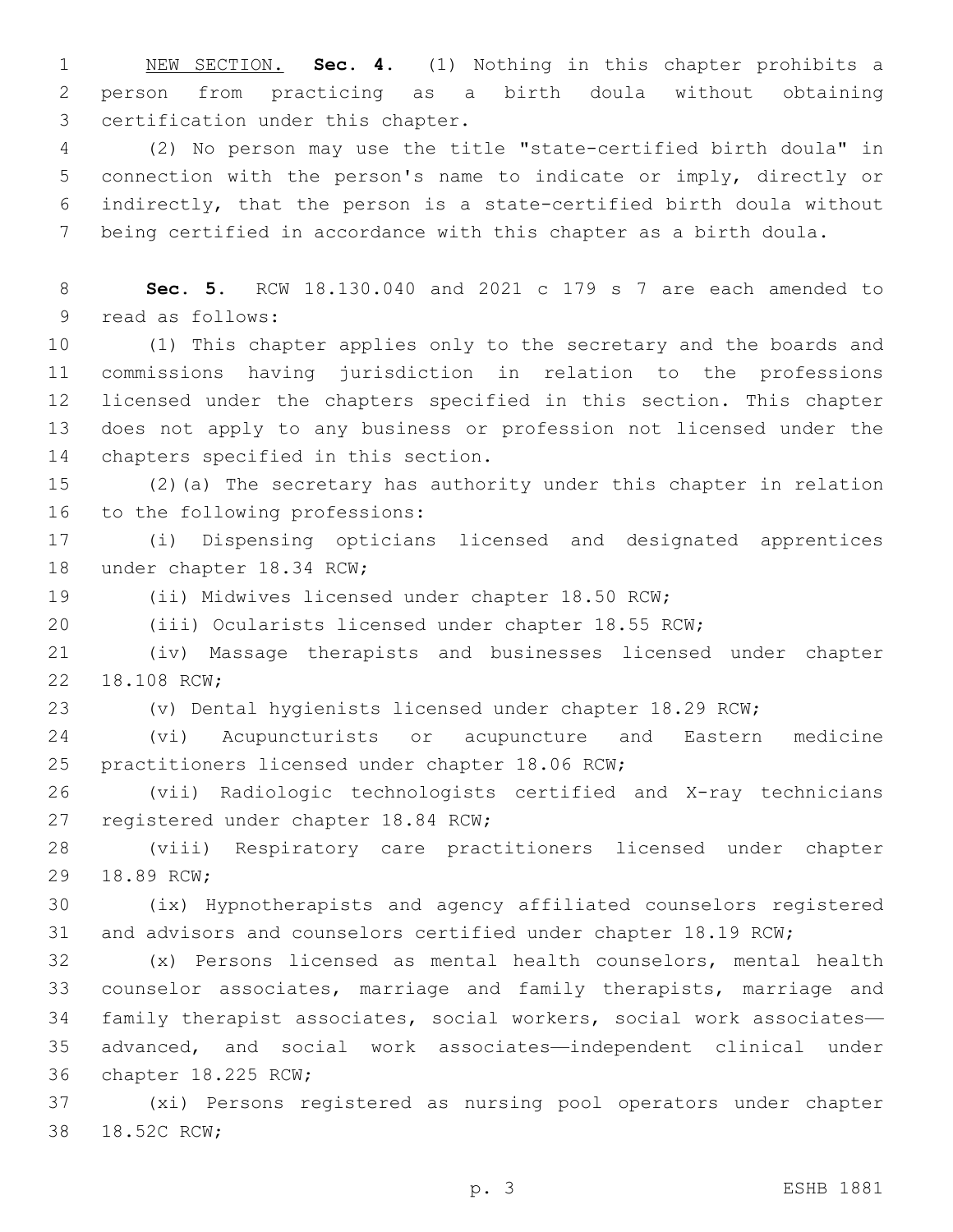(xii) Nursing assistants registered or certified or medication 2 assistants endorsed under chapter 18.88A RCW; (xiii) Dietitians and nutritionists certified under chapter 4 18.138 RCW; (xiv) Substance use disorder professionals, substance use disorder professional trainees, or co-occurring disorder specialists 7 certified under chapter 18.205 RCW; (xv) Sex offender treatment providers and certified affiliate sex 9 offender treatment providers certified under chapter 18.155 RCW; (xvi) Persons licensed and certified under chapter 18.73 RCW or 11 RCW 18.71.205; (xvii) Orthotists and prosthetists licensed under chapter 18.200 13 RCW; (xviii) Surgical technologists registered under chapter 18.215 15 RCW; (xix) Recreational therapists under chapter 18.230 RCW; (xx) Animal massage therapists certified under chapter 18.240 18 RCW; (xxi) Athletic trainers licensed under chapter 18.250 RCW; (xxii) Home care aides certified under chapter 18.88B RCW; (xxiii) Genetic counselors licensed under chapter 18.290 RCW; (xxiv) Reflexologists certified under chapter 18.108 RCW; (xxv) Medical assistants-certified, medical assistants- hemodialysis technician, medical assistants-phlebotomist, forensic phlebotomist, and medical assistants-registered certified and registered under chapter 18.360 RCW; ((and)) (xxvi) Behavior analysts, assistant behavior analysts, and 28 behavior technicians under chapter 18.380 RCW; and (xxvii) Birth doulas certified under chapter 18.--- RCW (the new 30 chapter created in section 7 of this act). (b) The boards and commissions having authority under this 32 chapter are as follows: (i) The podiatric medical board as established in chapter 18.22 34 RCW; (ii) The chiropractic quality assurance commission as established 36 in chapter 18.25 RCW; (iii) The dental quality assurance commission as established in chapter 18.32 RCW governing licenses issued under chapter 18.32 RCW, licenses and registrations issued under chapter 18.260 RCW, and 40 certifications issued under chapter 18.350 RCW;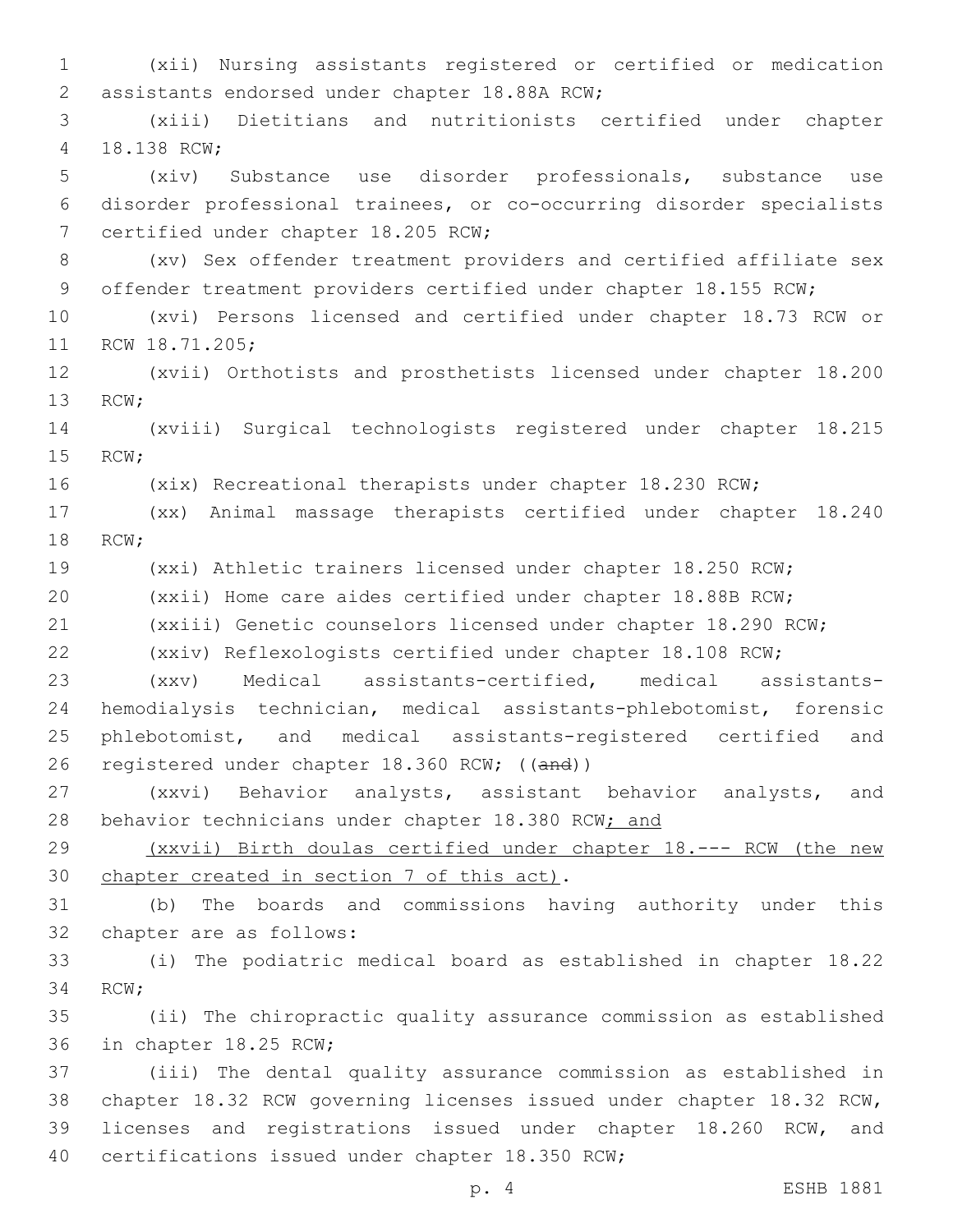(iv) The board of hearing and speech as established in chapter 2 18.35 RCW;

 (v) The board of examiners for nursing home administrators as 4 established in chapter 18.52 RCW;

 (vi) The optometry board as established in chapter 18.54 RCW 6 governing licenses issued under chapter 18.53 RCW;

 (vii) The board of osteopathic medicine and surgery as established in chapter 18.57 RCW governing licenses issued under 9 chapter 18.57 RCW;

 (viii) The pharmacy quality assurance commission as established in chapter 18.64 RCW governing licenses issued under chapters 18.64 12 and 18.64A RCW;

 (ix) The Washington medical commission as established in chapter 18.71 RCW governing licenses and registrations issued under chapters 15 18.71 and 18.71A RCW;

 (x) The board of physical therapy as established in chapter 18.74 17 RCW;

 (xi) The board of occupational therapy practice as established in 19 chapter 18.59 RCW;

 (xii) The nursing care quality assurance commission as established in chapter 18.79 RCW governing licenses and registrations 22 issued under that chapter;

 (xiii) The examining board of psychology and its disciplinary 24 committee as established in chapter 18.83 RCW;

 (xiv) The veterinary board of governors as established in chapter 26 18.92 RCW:

 (xv) The board of naturopathy established in chapter 18.36A RCW, governing licenses and certifications issued under that chapter; and

 (xvi) The board of denturists established in chapter 18.30 RCW. (3) In addition to the authority to discipline license holders,

 the disciplining authority has the authority to grant or deny licenses. The disciplining authority may also grant a license subject 33 to conditions.

 (4) All disciplining authorities shall adopt procedures to ensure substantially consistent application of this chapter, the uniform disciplinary act, among the disciplining authorities listed in 37 subsection (2) of this section.

 NEW SECTION. **Sec. 6.** The secretary may adopt any rules necessary to implement this chapter.